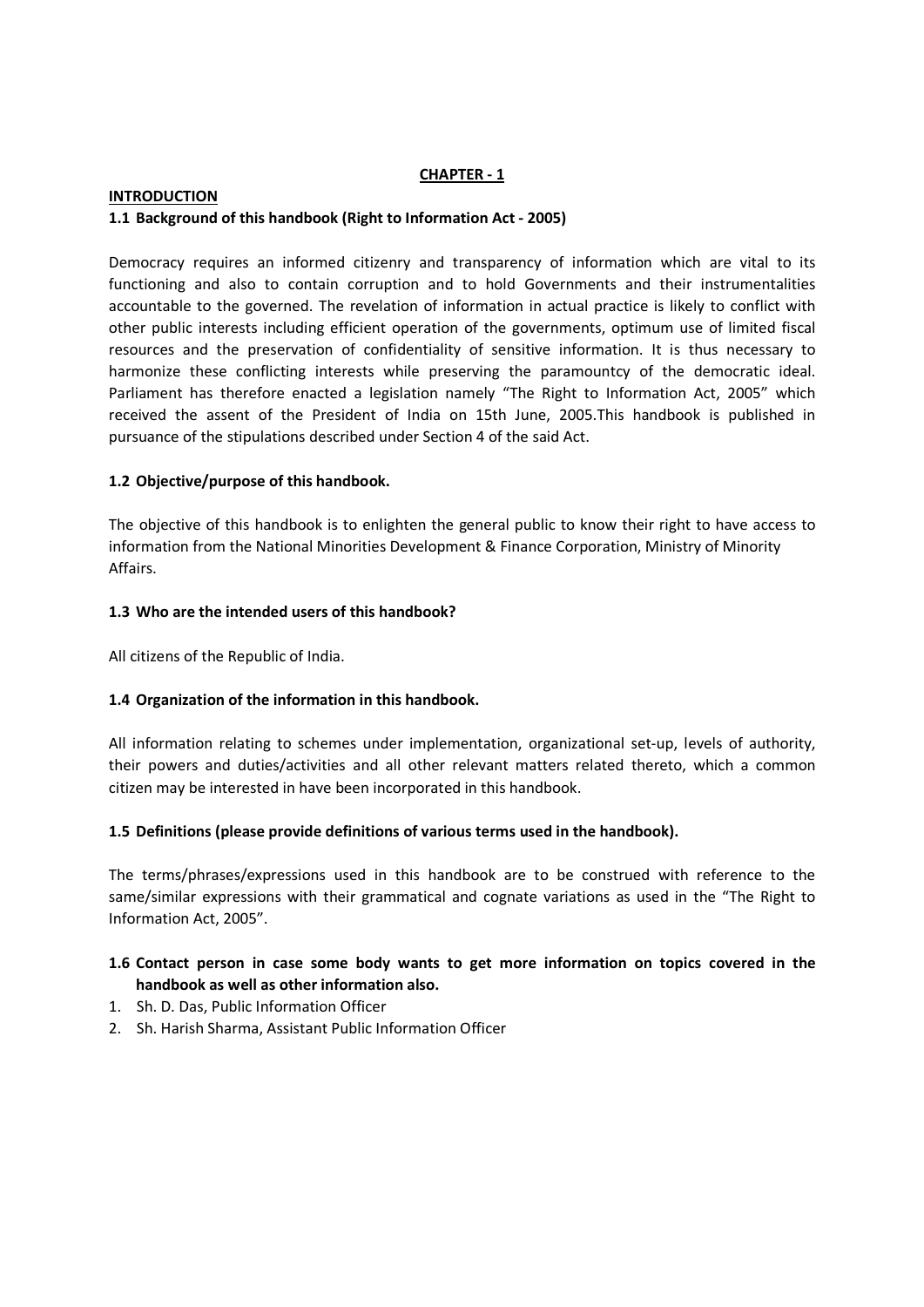## 1.7 Procedure and Fee structure for getting information not available in the handbook.

A copy of DoPT, Government of India notification dated  $31<sup>st</sup>$  of July 2012 namely Right to Information Rules, 2012 is placed at Annexure 'C'. Fees and cost of providing information would be as per rates notified by the Central Government under RTI Act 2005 applicable from time to time. No fees will be charged from the persons who are below poverty line on submission of photocopy of the BPL Card issued by the competent authority.

## Procedure for supplying the information to the public under RTI Act, 2005

The person who wishes to seek the information under RTI Act, 2005 can file an application in Form–A attached herewith to the Public Information Officer or Assistant Public Information Officer of the NMDFC. The application form will be made available free of cost and can also be downloaded from the website of the NMDFC. In addition to offline mode, online application may also be filed through RTI Online portal.

The officer will endeavor to provide the information in the shortest possible time subject to maximum of 30 days except the information sought for concerns the life or liberty of a person, the information shall be provided in 48 hours of the receipt of the request. In case, any person does not get the response within 30 days of the submission of application and aggrieved within the prescribed period, he / she may file the appeal to the departmental Appellate Authority i.e. Sh. Anil Kumar, Deputy General Manager (Projects and L&R), NMDFC.

For further details, please visit the website at www.nmdfc.org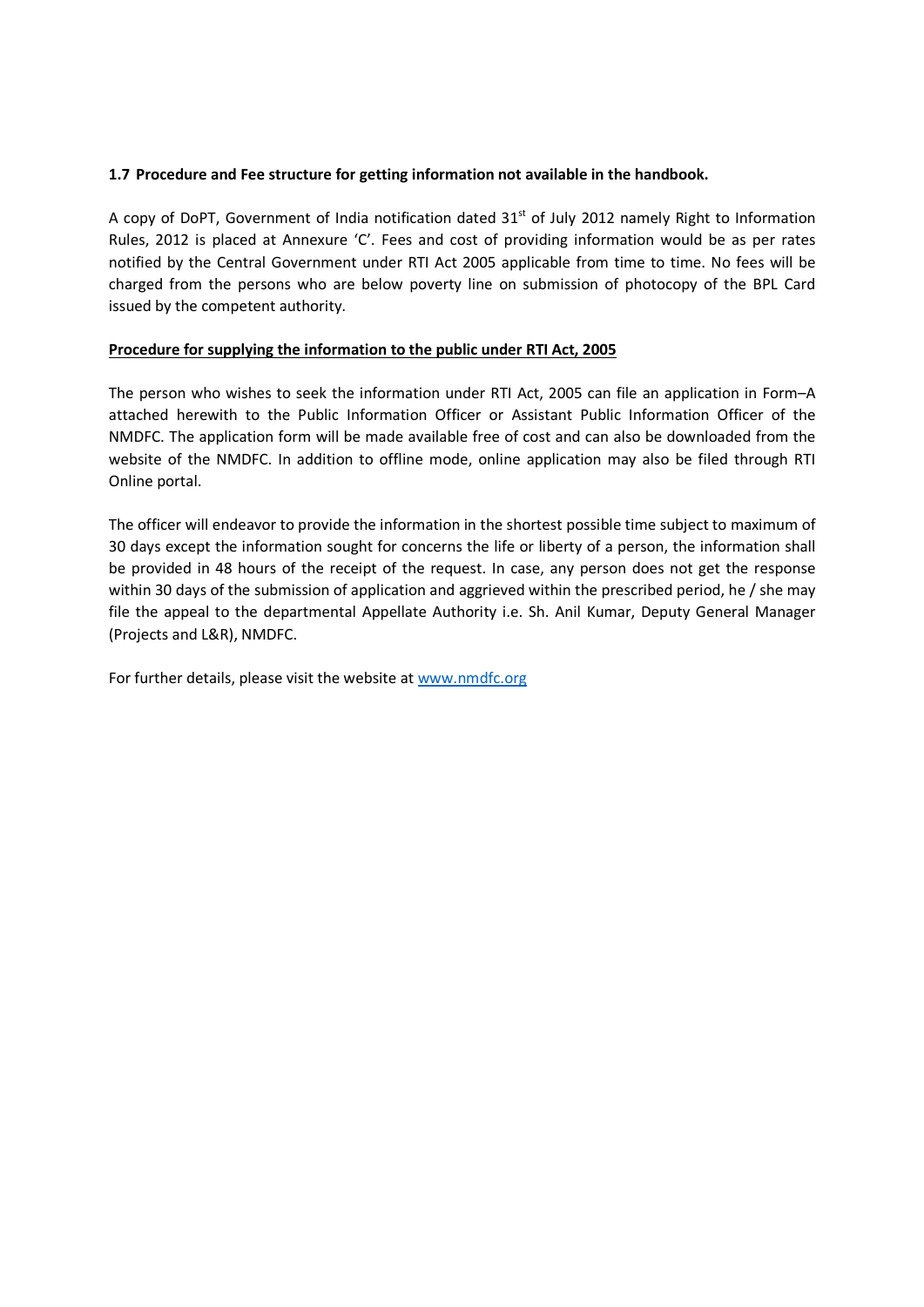| 1 <sup>st</sup> Quarter : April to June, 2020- |                                                                         |                                                                                |                                                                                           |                                                          |                                                        |                                                     |  |
|------------------------------------------------|-------------------------------------------------------------------------|--------------------------------------------------------------------------------|-------------------------------------------------------------------------------------------|----------------------------------------------------------|--------------------------------------------------------|-----------------------------------------------------|--|
| <b>Progress during Quarter</b>                 |                                                                         |                                                                                |                                                                                           |                                                          |                                                        |                                                     |  |
|                                                | Opening<br>Balance as<br>on.<br>beginning of<br>1 <sup>st</sup> Quarter | No. of<br>application<br>received as<br>transfer from<br>other PAS<br>u/s 6(3) | Received<br>during the<br>Quarter<br>(including)<br>cases<br>transferred to<br>other PAS) | No. of cases<br>transferred to<br>other PAS u/s<br> 6(3) | Decision<br>where<br>requests /<br>appeals<br>rejected | Decision<br>where<br>request/<br>appeals<br>replied |  |
| Request                                        |                                                                         |                                                                                | 19                                                                                        | 15                                                       | Ю                                                      | 14                                                  |  |
| First<br>Appeals                               | Ю                                                                       | $\overline{\text{N/A}}$                                                        |                                                                                           | N/A                                                      | II)                                                    |                                                     |  |
|                                                | Total No. of CAPIOs<br>designated                                       |                                                                                | Total No. of CPIOs<br>designated                                                          |                                                          | Total No. of AAs<br>designated                         |                                                     |  |

# ANNUAL RTI REPORT FOR THE YEAR 2020-2021

| 2 <sup>nd</sup> Quarter : July to September, 2020 |                                                                        |                                                                                |                                                                                            |                                                          |                                                        |                                                      |  |
|---------------------------------------------------|------------------------------------------------------------------------|--------------------------------------------------------------------------------|--------------------------------------------------------------------------------------------|----------------------------------------------------------|--------------------------------------------------------|------------------------------------------------------|--|
| <b>Progress during Quarter</b>                    |                                                                        |                                                                                |                                                                                            |                                                          |                                                        |                                                      |  |
|                                                   | Opening<br>Balance as<br>on<br>beginning of<br>2 <sup>nd</sup> Quarter | No. of<br>application<br>received as<br>transfer from<br>other PAS<br>u/s 6(3) | Received<br>during the<br>Quarter<br>(including)<br>cases<br>ltransferred to<br>other PAS) | No. of cases<br>transferred to<br>other PAS u/s<br> 6(3) | Decision<br>where<br>requests /<br>appeals<br>rejected | Decision<br>where<br>request /<br>appeals<br>replied |  |
| Request                                           | 12                                                                     |                                                                                | $\overline{13}$                                                                            |                                                          |                                                        | $\overline{13}$                                      |  |
| First<br>Appeals                                  | Ю                                                                      | N/A                                                                            |                                                                                            | N/A                                                      |                                                        |                                                      |  |
|                                                   | Total No. of CAPIOs<br>designated                                      |                                                                                | Total No. of CPIOs<br>designated                                                           |                                                          | Total No. of AAs<br>designated                         |                                                      |  |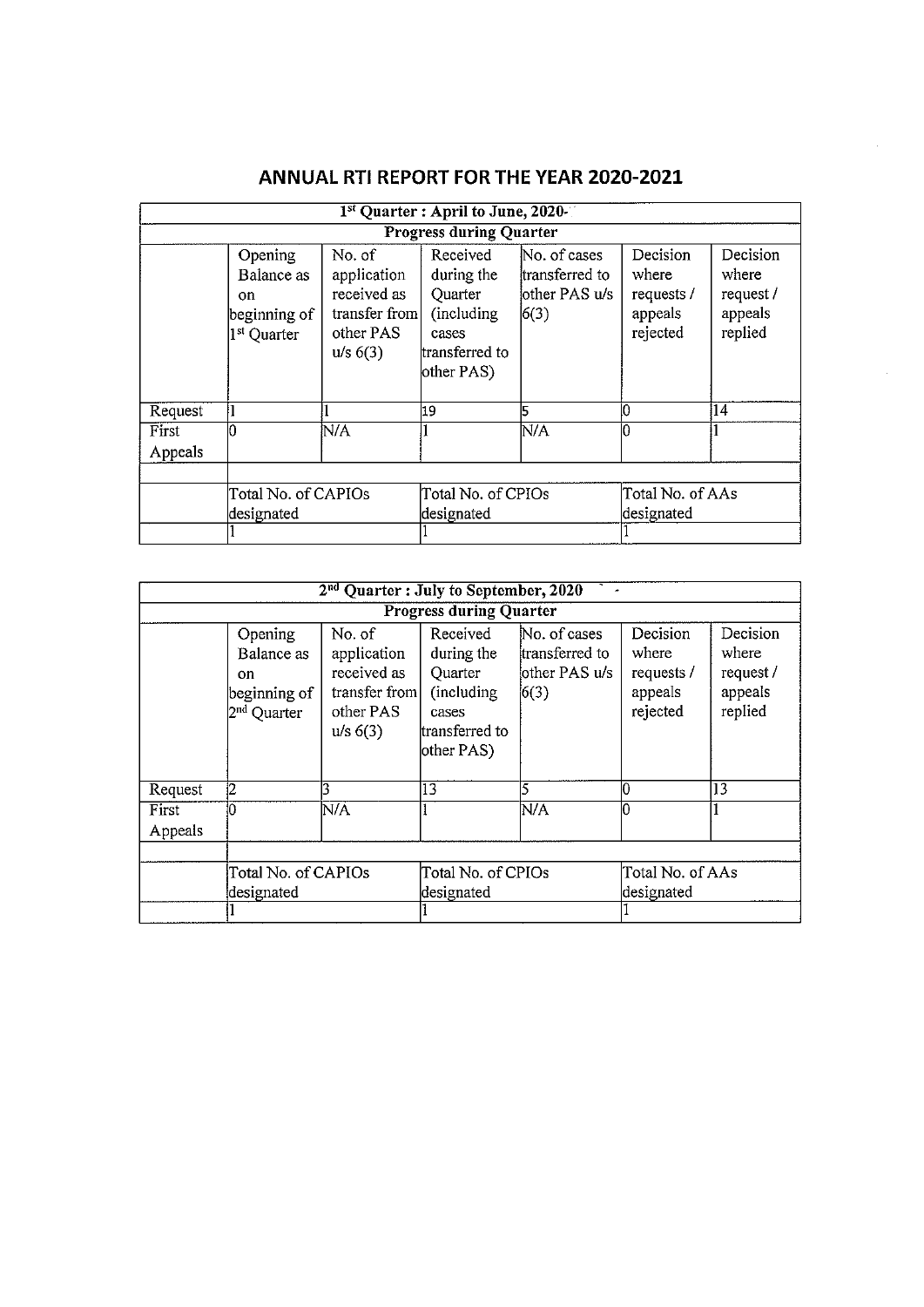| 3rd Quarter : October to December, 2020- |                                                                                   |                                                                                |                                                                                            |                                                           |                                                        |                                                      |  |  |
|------------------------------------------|-----------------------------------------------------------------------------------|--------------------------------------------------------------------------------|--------------------------------------------------------------------------------------------|-----------------------------------------------------------|--------------------------------------------------------|------------------------------------------------------|--|--|
|                                          | <b>Progress during Quarter</b>                                                    |                                                                                |                                                                                            |                                                           |                                                        |                                                      |  |  |
|                                          | Opening<br>Balance as<br><sub>on</sub><br>beginning of<br>3 <sup>rd</sup> Quarter | No. of<br>application<br>received as<br>transfer from<br>other PAS<br>u/s 6(3) | Received<br>during the<br>Quarter<br>(including)<br>cases<br>ltransferred to<br>other PAS) | No. of cases<br>ltransferred to<br>other PAS u/s<br> 6(3) | Decision<br>where<br>requests /<br>appeals<br>rejected | Decision<br>where<br>request /<br>appeals<br>replied |  |  |
| Request                                  | 10                                                                                |                                                                                | 14                                                                                         | ļ9                                                        |                                                        | 10                                                   |  |  |
| First<br>Appeals                         |                                                                                   | N/A                                                                            |                                                                                            | N/A                                                       |                                                        |                                                      |  |  |
|                                          |                                                                                   |                                                                                |                                                                                            |                                                           |                                                        |                                                      |  |  |
|                                          | Total No. of CAPIOs<br>designated                                                 |                                                                                | Total No. of CPIOs<br>designated                                                           |                                                           | Total No. of AAs<br>designated                         |                                                      |  |  |
|                                          |                                                                                   |                                                                                |                                                                                            |                                                           |                                                        |                                                      |  |  |

| 4th Quarter : January to March, 2021<br><b>Progress during Quarter</b> |                                   |     |                                  |     |                                |  |  |
|------------------------------------------------------------------------|-----------------------------------|-----|----------------------------------|-----|--------------------------------|--|--|
|                                                                        |                                   |     |                                  |     |                                |  |  |
| Request                                                                | 10                                | Ю   |                                  | 10  |                                |  |  |
| First<br>Appeals                                                       | Ю                                 | N/A |                                  | N/A | 0                              |  |  |
|                                                                        | Total No. of CAPIOs<br>designated |     | Total No. of CPIOs<br>designated |     | Total No. of AAs<br>designated |  |  |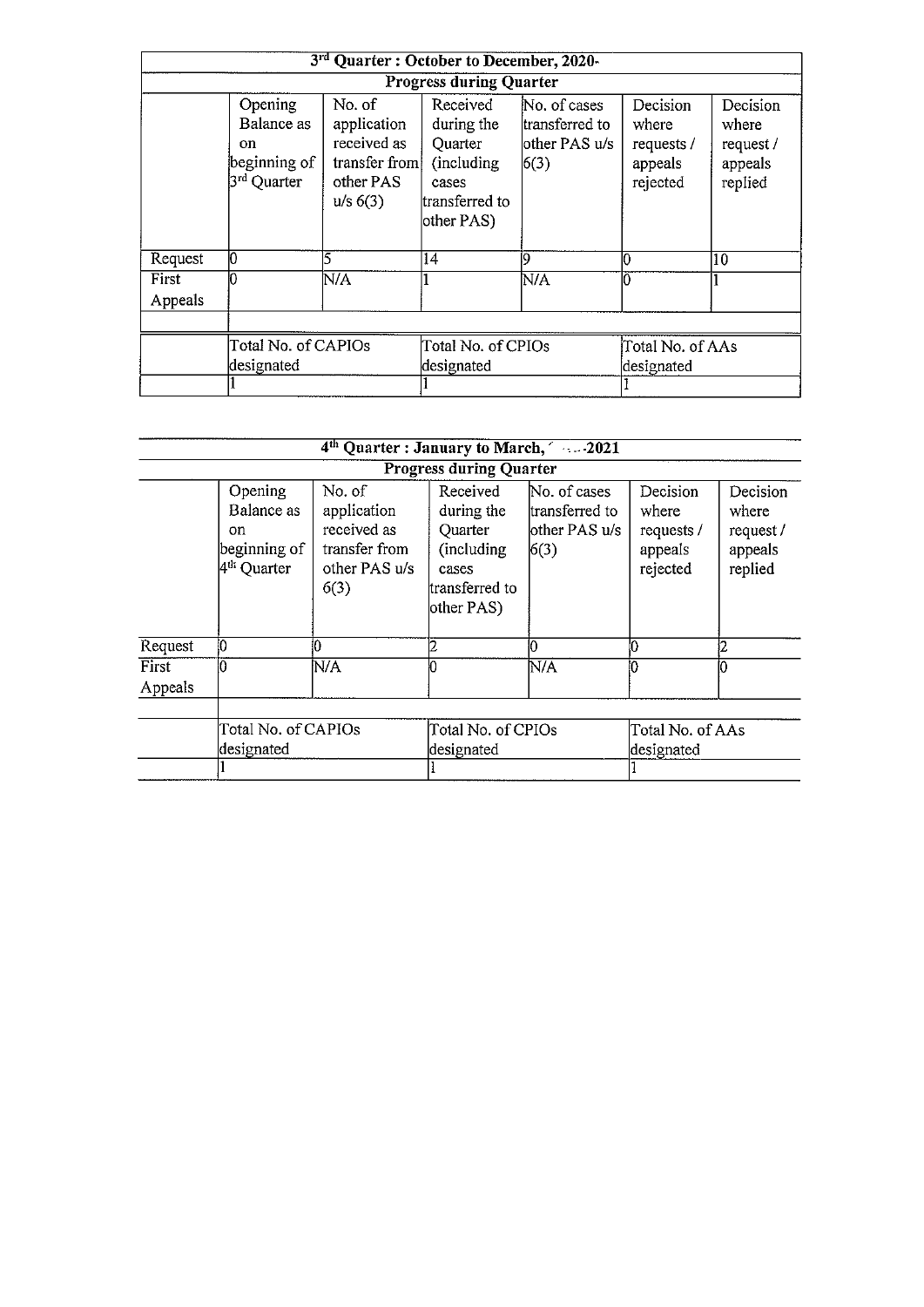# **FORM A**

## **APPLICATION FORM FOR SEEKING INFORMATION**

RTI APPLICATION NO. \_\_\_\_\_\_\_\_

(To be filled by the Office)

To

Public Information Officer NMDFC SCOPE MINAR Core-1, 1<sup>st</sup> Floor Laxmi Nagar **Delhi-110 092**

- 1. Name of the applicant :
- 2. Postal Address :
- 3. Tele. No., Fax, E-mail etc. :
- 4. Particulars of information required :
- 5. I state that the information sought does not fall within the restrictions contained in Section 8 of the RTI Act and to the best of my knowledge it pertains to your office.
- 6. A fee of Rs. \_\_\_\_\_\_\_\_\_\_\_\_\_\_ has been deposited in the office vide Receipt No. dated or the demand draft in favourofNMDFC, New Delhi is enclosed.

Place: **(Signature of Applicant)** 

Date: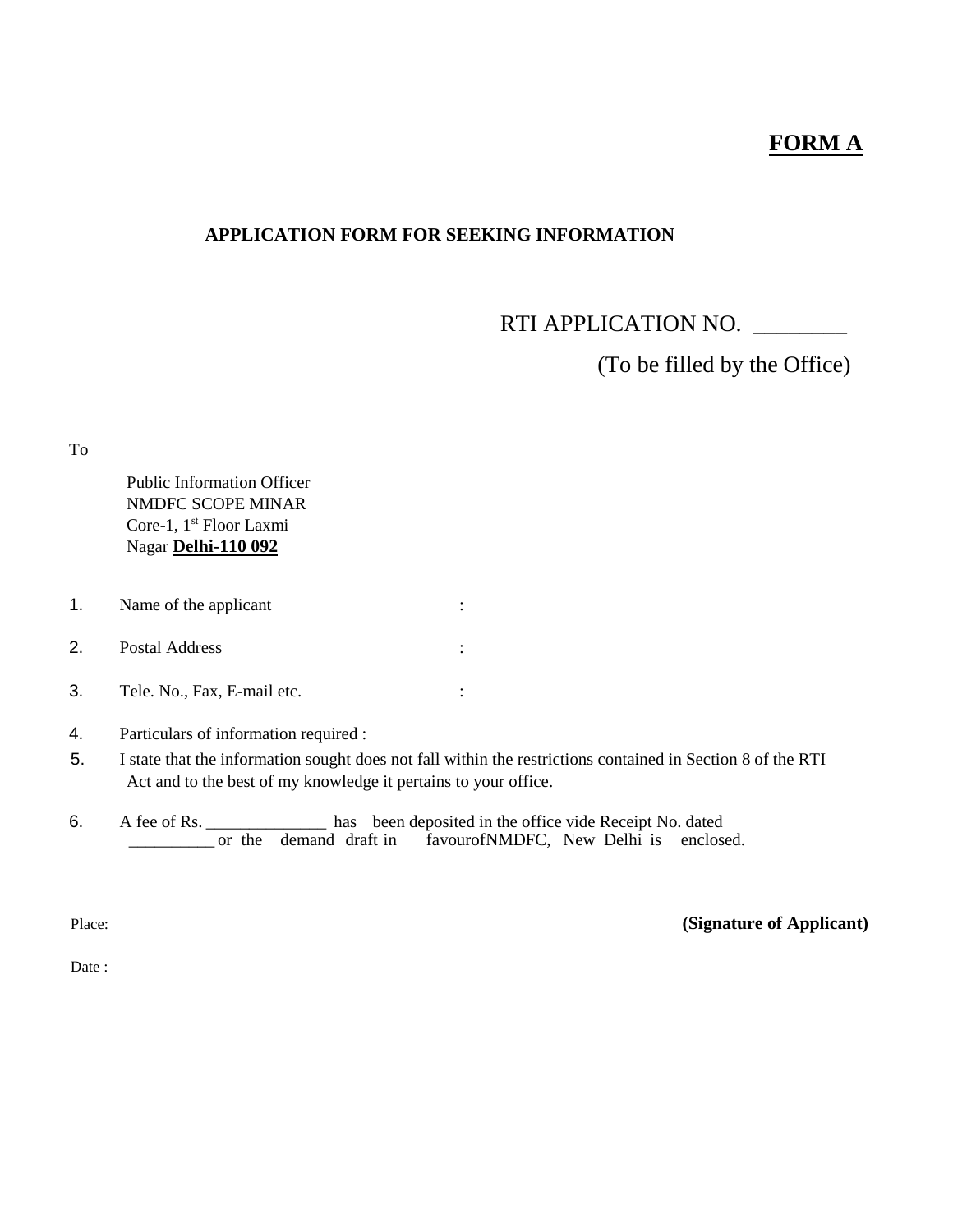REGD. NO. D. L.-33004/99



# 2142 The Gazette of India असाधारण

**EXTRAORDINARY** 

भाग II- खण्ड 3-उप-खण्ड (i) **PART II-Section 3-Sub-section (i)** प्राधिकार से प्रकाशित **PUBLISHED BY AUTHORITY** 

नई दिल्ली, मंगलवार, जुलाई 31, 2012/श्रावण 9, 1934 सं. 390] NEW DELHI, TUESDAY, JULY 31, 2012/SHRAVANA 9, 1934 No. 390]

कार्मिक, लोक शिकायत और पेंशन मंत्रालय

(कार्मिक और प्रशिक्षण विभाग)

अधिसूचना

नई दिल्ली, 31 जुलाई, 2012

**सा.का.नि. 603(अ).—** केंद्रीय सरकार, सूचना का अधिकार अधिनियम, 2005 (2005 का 22) की धारा 27 द्वारा प्रदत्त शक्तियों का प्रयोग करते हुए और केंद्रीय सूचना आयोग (अपील प्रक्रिया) नियम, 2005 तथा सूचना का अधिकार (फीस और लागत का विनियमन) नियम, 2005 को अधिक्रांत करते हुए, सिवाय उन बातों के, जो ऐसे अधिक्रमण के पूर्व की गई हैं या जिनके किए जाने का लोप किया गया है, निम्नलिखित नियम बनाती है, अर्थात :--

1. संक्षिप्त नाम और प्रारंभ -- (1) इन नियमों का संक्षिप्त नाम सूचना का अधिकार नियम, 2012 है।

(2) ये राजपत्र में उनके प्रकाशन की तारीख को प्रवृत्त होंगे ।

2. परिभाषाएं - इन नियमों में, जब तक कि संदर्भ से अन्यथा अपेक्षित न हो,-

(क) "अधिनियम" से सूचना का अधिकार अधिनियम, 2005 (2005 का 22) अभिप्रेत है;

(ख) "आयोग" से अधिनियम की धारा 12 की उपधारा (1) के अधीन गठित केंद्रीय सूचना आयोग अभिप्रेत है:

(ग) "प्रथम अपील प्राधिकारी" से लोक प्राधिकरण में का ऐसा अधिकारी अभिप्रेत है जो केंद्रीय लोक सूचना अधिकारी से रैंक में ज्येष्ठ है, जिसके समक्ष धारा 19 की उपधारा (1) के अधीन अपील होती है;

(घ) "रजिस्ट्रार" से आयोग का इस प्रकार पदाभिहित कोई अधिकारी अभिप्रेत है और इसके अंतर्गत अपर रजिस्ट्रार, संयुक्त रजिस्ट्रार और उप रजिस्ट्रार भी है;

2848 GI/2012

रज़िस्ट्री सं॰ डी॰ एल॰-33004/99

 $(1)$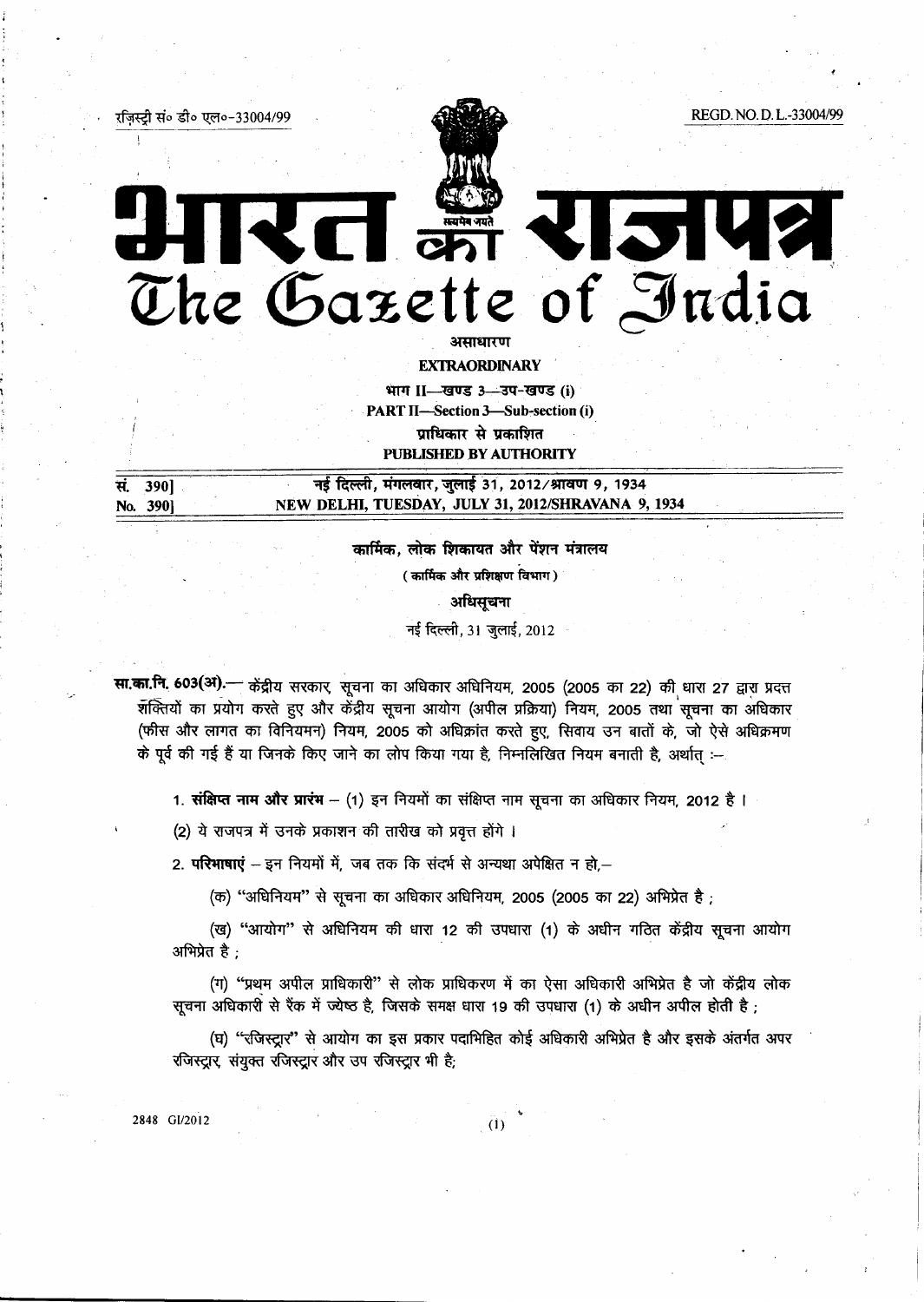(ङ) "धारा" से अधिनियम की कोई धारा अभिप्रेत है;

(च) सभी अन्य शब्दों और पदों के, जो इसमें प्रयुक्त है किंतू इन नियमों में परिभाषित नहीं हैं, वही अर्थ होंगे जो अधिनियम में उनके हैं ।

3. **आवेदन फीस** – अधिनियम की धारा 6 की उपधारा (1) के अधीन आवेदन के साथ दस रूपए की फीस संलग्न होगी और साधारणतया उसमें, उपबंधों को छोड़कर, केंद्रीय लोक सूचना अधिकारी तथा उस आवेदक का पता अंतर्विष्ट करते हुए पांच सौ से अधिक शब्द नहीं होंगे :

परंतु किसी भी आवेदन को केवल इस आधार पर नामंजूर नहीं किया जाएगा कि उसमें पांच सौ से अधिक शब्द हैं ।

4. सूचना उपलब्ध कराने के लिए फीस – अधिनियम की धारा 4 की उपधारा (4) और धारा 7 की उपधारा (1) और उपधारा (5) के अधीन सूचना उपलब्ध कराने के लिए फीस निम्नलिखित दरों पर प्रभारित की जाएगी, अर्थात् :--

(क) ए-3 और उससे छोटे आकार के कागज के प्रत्येक पृष्ठ के लिए दो रुपए :

(ख) बड़े आकार के कागज में किसी फोटोप्रति की वास्तविक लागत या कीमत ;

(ग) नमूनों अथवा प्रतिमानों के लिए वास्तविक लागत या कीमत ;

(घ) प्रत्येक डिस्केट या फ्लापी के लिए पचास रुपए;

(ङ) किसी प्रकाशन के लिए नियत कीमत अथवा प्रकाशन से उद्धरणों के लिए फोटोप्रति के प्रत्येक पृष्ठ के लिए दो रुपए ;

(च) अभिलेखों का निरीक्षण करने के संबंध में निरीक्षण के प्रथम घंटे के लिए कोई फीस नहीं है और पश्चातवर्ती प्रत्येक घंटे या उसके किसी भाग के लिए पांच रुपए की फीस; और

(छ) सूचना प्रदान करने में अंतर्वलित उतना डाक प्रभार जितना पचास रुपए से अधिक हो ।

5. फीस के संदाय से छूट - नियम 3 और नियम 4 के अधीन ऐसे किसी व्यक्ति से कोई फीस प्रभारित नहीं की जाएगी जो गरीबी रेखा से नीचे का हो, परंतु यह तब जबकि इस बारे में समुचित सरकार द्वारा जारी किया गया प्रमाणपत्र आवेदन के साथ संलग्न हो ।

6. फीस के संदाय का ढंग – इन नियमों के अधीन फीस का संदाय निम्नलिखित किसी भी रीति में किया जा सकेंगा, अर्थात :--

(क) यथास्थिति, लोक प्राधिकारी को अथवा लोक प्राधिकरण के केंद्रीय सहायक लोक सूचना अधिकारी को नकद रूप में, उसकी समुचित रसीद लेकर;

(ख) लोक प्राधिकरण के लेखा अधिकारी को संदेय मांग देय ड्राफ्ट या बैंकर चैक या भारतीय पोस्टल आर्डर द्वारा : या

(ग) लोक प्राधिकरण के लेखा अधिकारी को इलैक्ट्रानिक साधनों द्वारा, यदि लोक प्राधिकरण के पास इलैक्ट्रानिक साधनों के माध्यम से फीस प्राप्त करने की सुविधा है ।

7. आयोग के सचिव की नियुक्ति – केंद्रीय सरकार एक ऐसे अधिकारी को, जो भारत सरकार के अपर सचिव के रैंक से नीचे का न हो, आयोग के सचिव के रूप में नियुक्त करेगी ।

8. **आयोग को अपील** – प्रथम अपील प्राधिकारी द्वारा पारित किसी आदेश से अथवा प्रथम अपील प्राधिकारी द्वारा उसकी अपील का निपटारा न किए जाने से व्यथित कोई व्यक्ति, आयोग के समक्ष परिशिष्ट में दिए गए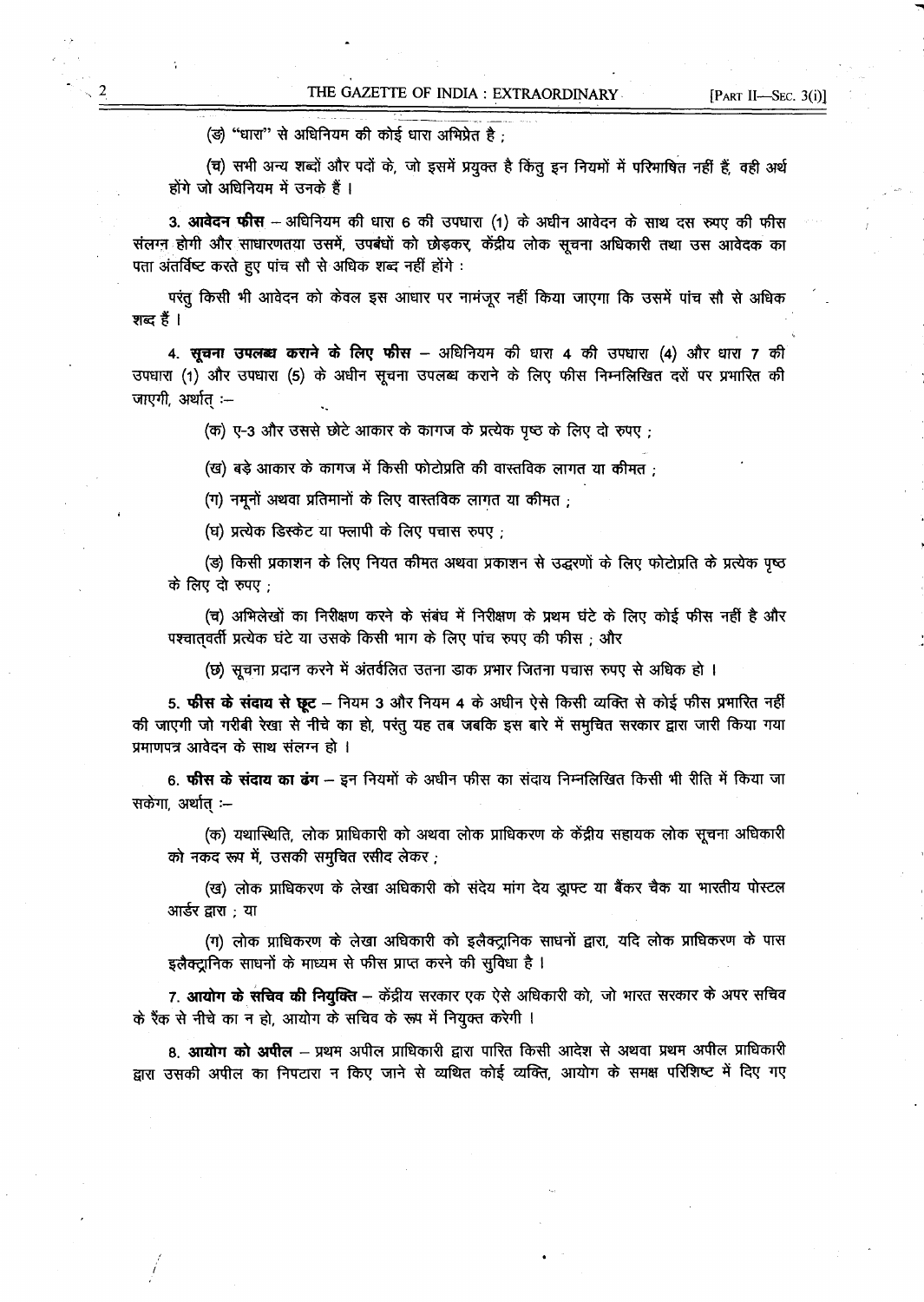रूपविधान में अपील फाइल कर सकेगा और उसके साथ अपीलार्थी द्वारा सम्यक् रूप से अधिप्रमाणित और सत्यापित निम्नलिखित दस्तावेज संलग्न होंगे, अर्थात :--

(i) केंद्रीय लोक सूचना अधिकारी को प्रस्तुत किए गए आवेदन की एक प्रति ;

(ii) केंद्रीय लोक सूचना अधिकारी से प्राप्त उत्तर, यदि कोई हो की एक प्रति :

(iii) प्रथम अपील प्राधिकारी को की गई अपील की एक प्रति : '

(iv) प्रथम अपील प्राधिकारी से प्राप्त आदेश यदि कोई हो, की एक प्रति ;

(v) ऐसे अन्य दस्तावेजों की प्रतियां जिनका अपीलार्थी द्वारा अवलंब लिया गया है और जिन्हें उसने अपील में निर्दिष्ट किया है ; और

(vi) अपील में निर्दिष्ट दस्तावेजों की एक अनुक्रमणिका ।

9. अपील का लौटाया जाना - यदि अपील के साथ नियम 8 में यथाविनिर्दिष्ट दस्तावेज संलग्न नहीं हैं तो उसे अपीलार्थी को, उसमें की कमियों को दूर करने के लिए तथा सभी प्रकार से संपूर्ण अपील फाइल करने के लिए लौटाया जा सकेगा ।

10. अपील की प्रक्रिया – (1) अपील प्राप्त होने पर, यदि आयोग का यह समाधान नहीं होता है कि यह कार्यवाही किए जाने के लिए कोई उपयुक्त मामला है तो वह अपीलार्थी को सुनवाई का अवसर प्रदान करने के पश्चात् तथा अपने कारणों को लेखबद्ध करने के पश्चात् अपील को खारिज कर सकेगा :

परंतु ऐसी किसी अपील को, यदि उसके साथ नियम 8 में यथाविनिर्दिष्ट दस्तावेज संलग्न हैं, केवल इस आधार पर खारिज नहीं किया जाएगा कि वह विनिर्दिष्ट रूपविधान में नहीं की गई है ।

(2) आयोग ऐसी किसी अपील पर विचार नहीं करेगा जब तक कि उसका यह समाधान नहीं हो जाता है कि अपीलार्थी ने अधिनियम के अधीन उसको उपलब्ध सभी उपचारों का फायदा उठा लिया है।

(3) उपनियम (2) के प्रयोजनों के लिए, किसी व्यक्ति के बारे में यह समझा जाएगा कि उसने अधिनियम के अधीन उपलब्ध सभी उपचारों का फायदा उठा लिया है--

(क) यदि उसने प्रथम अपील प्राधिकारी के समक्ष अपील फाइल की हो और प्रथम अपील प्राधिकारी या ऐसे किसी अन्य व्यक्ति द्वारा, जो ऐसी अपील पर आदेश पारित करने के लिए सक्षम हो, अपील पर अंतिम आदेश कर दिया गया हो : या

(ख) जहां प्रस्तुत अपील के बारे में प्रथम अपील प्राधिकारी द्वारा कोई अंतिम आदेश नहीं किया गया है और उस तारीख से, जिसको ऐसी अपील प्रस्तुत की गई थी, पैंतालीस दिन की अवधि व्यपगत हो गई हो ।

11. अपीलों का विनिश्चय करने की प्रक्रिया – आयोग, किसी अपील का विनिश्चय करते समय.–

(i) संबंधित या हितबद्ध व्यक्ति से शपथ पर या शपथपत्र पर मौखिक या लिखित साक्ष्य ग्रहण कर सकता है :

(ii) दस्तावेजों, लोक अभिलेखों या उसकी प्रतियों का परिशीलन कर सकता है:

(iii) प्राधिकृत अधिकारी के माध्यम से अतिरिक्त ब्यौरों या तथ्यों की जांच करा सकता है ;

(iv) यथांस्थिति, केंद्रीय लोक सूचना अधिकारी, केंद्रीय सहायक लोक सूचना अधिकारी या प्रथम अपील प्राधिकारी की या ऐसे व्यक्ति की, जिसकी कार्रवाई के विरुद्ध अपील प्रस्तुत की गई है, सुनवाई कर सकता है.

(v) अन्य पक्षकार की सुनवाई कर सकता है; और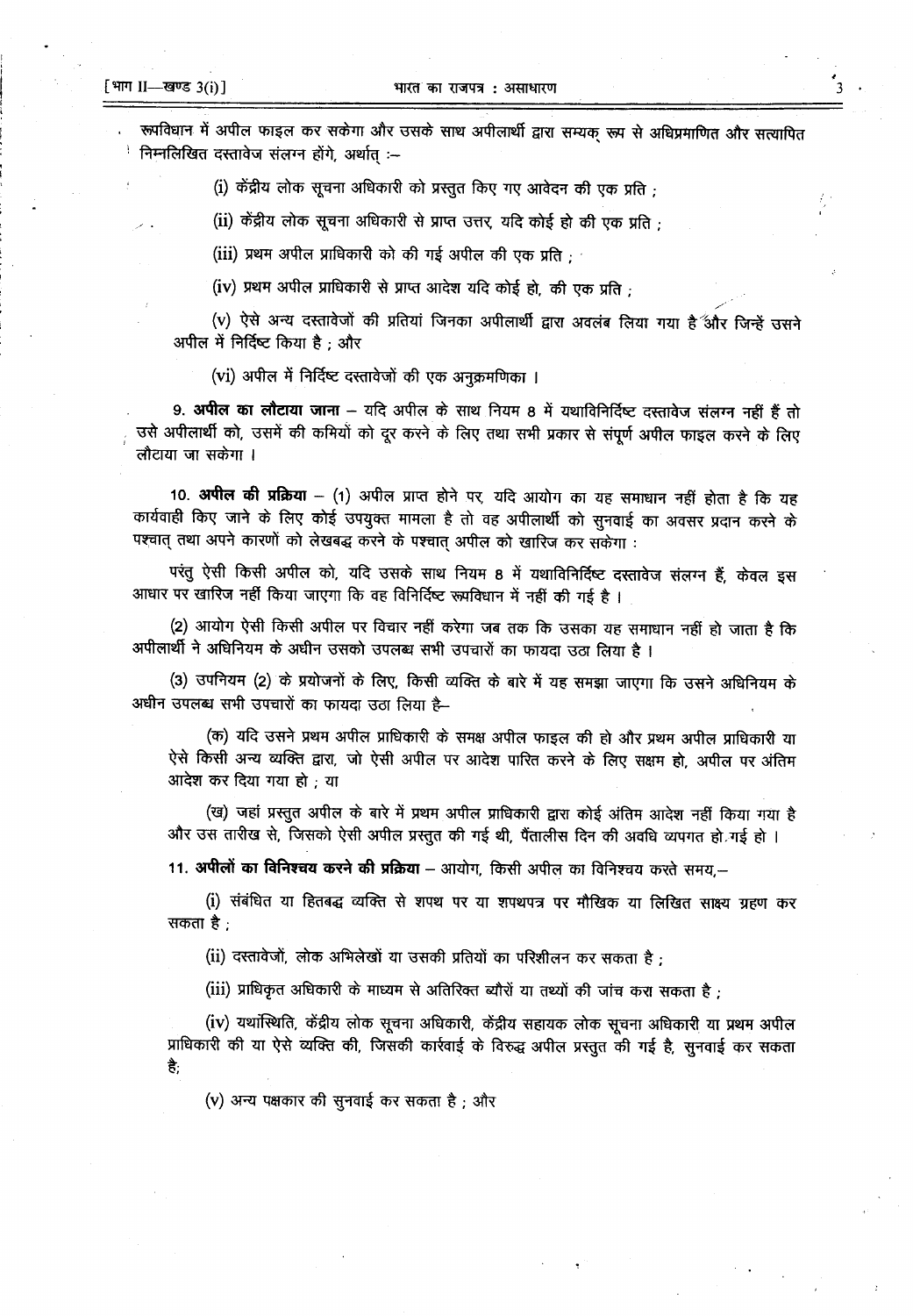(vi) केंद्रीय लोक सूचना अधिकारी, केंद्रीय सहायक लोक सूचना अधिकारी, प्रथम अपील प्राधिकारी या ऐसे अन्य व्यक्ति से, जिसके विरुद्ध अपील होती है, या अन्य पक्षकार से शपथपत्र पर साक्ष्य ग्रहण कर सकता है ।

12. आयोग के समक्ष अपीलार्थी की उपस्थिति - (1) अपीलार्थी को सुनवाई की तारीख के कम से कम सात स्पष्ट दिन पूर्व तारीख सूचित की जाएगी ।

(2) अपीलार्थी, आयोग द्वारा अपील की सुनवाई किए जाने के समय, व्यक्तिगत रूप से या अपने सम्यक रूप से प्राधिकृत प्रतिनिधि के माध्यम से अथवा यदि वीडियो कान्फ्रेंसिंग की सुविधा उपलब्ध है तो वीडियो कान्फ्रेंसिंग के माध्यम से उपस्थित हो सकेगा ।

(3) जहां आयोग का यह समाधान हो जाता है कि ऐसी परिस्थितियां विद्यमान हैं जिनके कारण अपीलार्थी सुनवाई के समय उपस्थित होने में असमर्थ है तो आयोग, अंतिम विनिश्चय किए जाने के पूर्व अपीलार्थी को सुनवाई का एक अन्य अवसर प्रदान कर सकेगा या कोई अन्य समुचित कार्रवाई, जो वह ठीक समझे, कर सकेगा ।

13. लोक प्राधिकारी द्वारा प्रस्तुति – लोक प्राधिकारी, अपने पक्षकथन को प्रस्तुत करने के लिए किसी प्रतिनिधि या अपने किसी अधिकारी को प्राधिकृत कर सकेगा ।

14. आयोग द्वारा सूचना की तामील – आयोग, नाम से सूचना जारी कर सकेगा जिसकी तामील निम्नलिखित में से किसी माध्यम से की जा सकेगी, अर्थात् :--

(i) स्वयं पक्षकार द्वारा तामील करके ;

(ii) आदेशिका तामीलकर्ता के माध्यम से दस्ती परिदान द्वारा ;

(iii) इलैक्ट्रानिक पता उपलब्ध होने की दशा में इलैक्ट्रानिक मेल द्वारा ।

15. आयोग का आदेश - आयोग का आदेश लिखित में होगा और रजिस्ट्रार द्वारा या आयोग द्वारा इस प्रयोजन के लिए प्राधिकृत किसी अधिकारी द्वारा सम्यक् रूप से अधिप्रमाणित रूप में आयोग की मुद्रा से जारी किया जाएगा ।

[फा. सं. 1/35/2009-आई.आर.]

मनोज जोशी, संयुक्त सचिव

परिशिष्ट

## अपील का रूपविधान (नियम 8 देखिए)

अपीलार्थी का नाम और पता  $\ddagger$ .

- केंद्रीय लोक सूचना अधिकारी का नाम  $2.$ और पता. जिसे आवेदन संबोधित किया गया था
- केंद्रीय लोक सूचना अधिकारी का नाम 3. और पता, जिसने आवेदन का उत्तर दिया था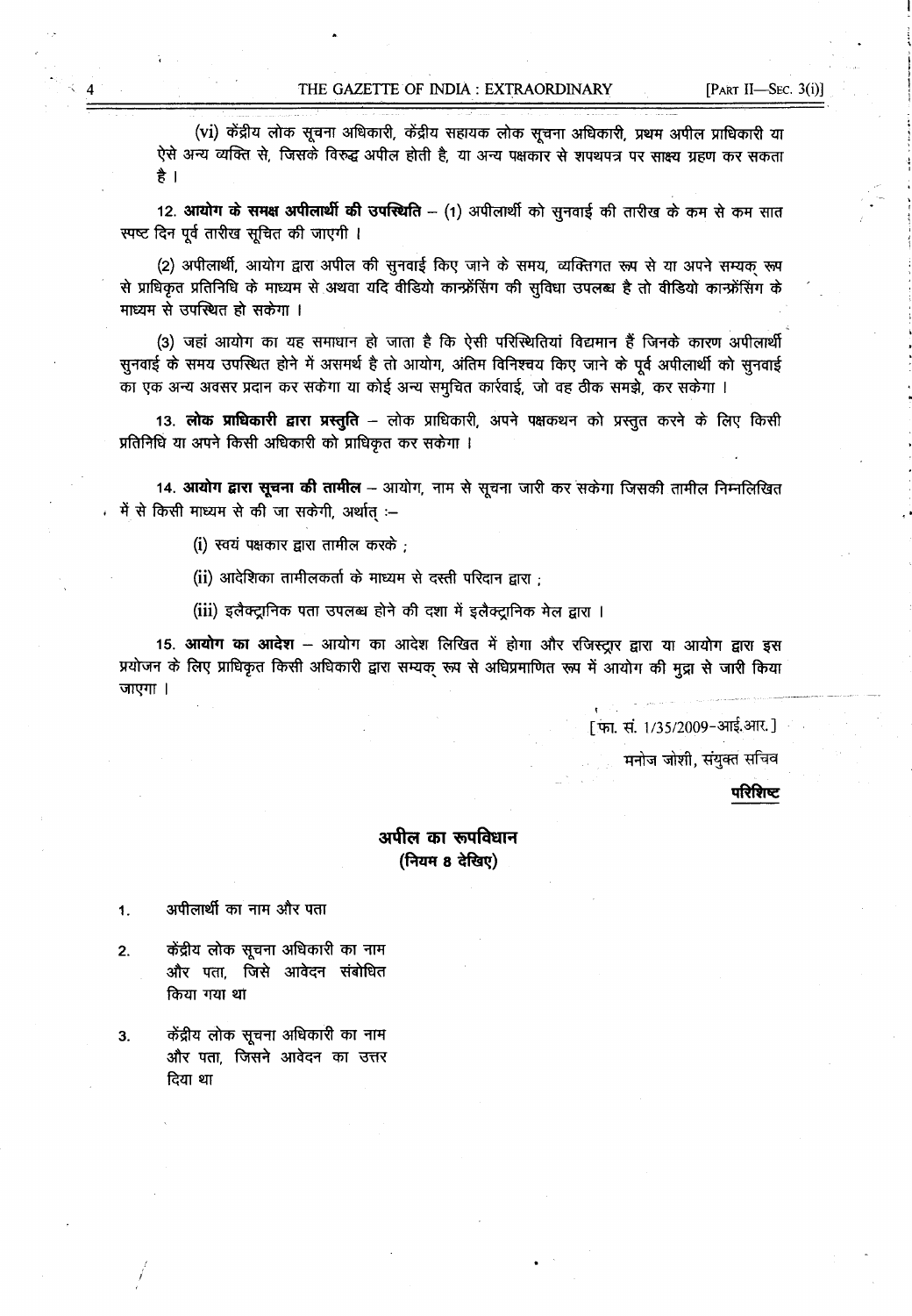- प्रथम अपील प्राधिकारी का नाम और  $\overline{\mathbf{4}}$ अपील पता जिसने प्रथम का विनिश्चय किया था
- आवेदन की विशिष्टियां  $5.$
- ऐसे आदेश (आदेशों) की, संख्यांक 6. जिसके सहित. यदि कोई हो. (जिनके) विरुद्ध अपील की गई है, विशिष्टियां
- अपील के संक्षिप्त तथ्य, जिनके कारण  $7.$ अपील की गई है
- प्रार्थना या ईप्सित अनुतोष 8.
- प्रार्थना या अनुतोष के आधार 9.
- अपील से सूसंगत कोई अन्य सूचना 10.
- $11.$ अपीलार्थी द्वारा सत्यापन/अधिप्रमाणन

# MINISTRY OF PERSONNEL, PUBLIC GRIEVANCES AND PENSIONS (Department of Personnel and Training)

# **NOTIFICATION**

## New Delhi, the 31st July, 2012

G.S.R. 603(E).—In exercise of the powers conferred by Section 27 of the Right to Information Act, 2005 (22 of 2005) and in supersession of the Central Information Commission (Appeal Procedure) Rules, 2005 and the Right to Information (Regulation of Fee and Cost) Rules, 2005 except as respects things done or omitted to be done before such supersession, the Central Government hereby makes the following rules, namely :-

- 1. Short title and commencement.— $(1)$  These rules may be called the Right to Information Rules, 2012.
	- (2) They shall come into force on the date of their publication in the Official Gazette.
- 2. Definitions.—In these rules, unless the context otherwise requires,—
	- (a) "Act" means the Right to Information Act, 2005 (22 of 2005);
	- (b) "Commission" means the Central Information Commission constituted under sub-section (1) of Section 12 of the Act;
	- (c) "First Appellate Authority" means an officer in the public authority who is senior in rank to the Central Public Information Officer to whom an appeal under sub-section (1) of Section 19 of the Act lies;
	- (d) "Registrar" means an officer of the Commission so designated and includes an Additional Registrar, Joint Registrar and Deputy Registrar;
	- (e) "Section" means a Section of the Act;
	- (f) all other words and expressions used herein but not defined in these rules shall have the same meanings assigned to them in the Act.

 $284861/12-2$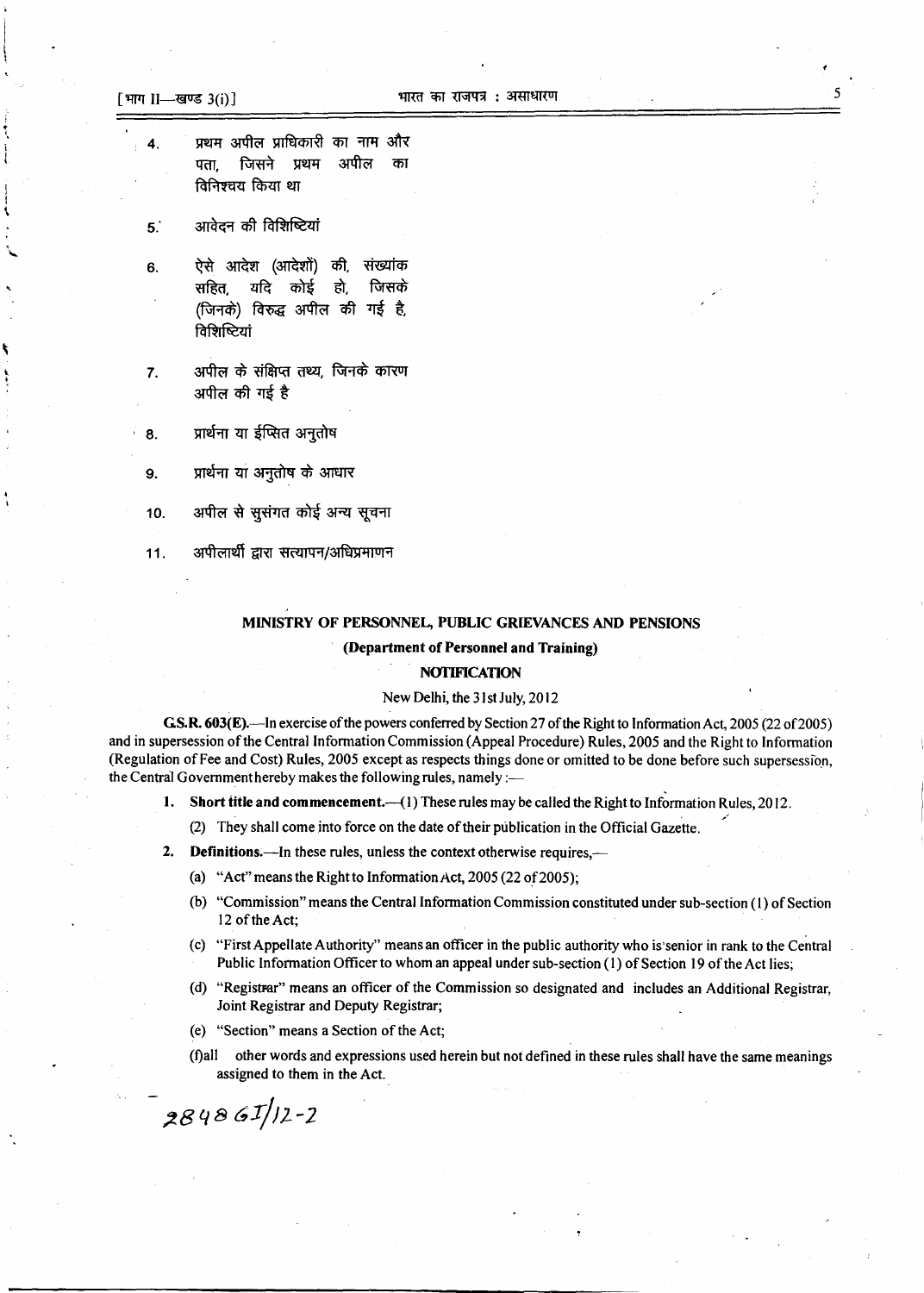3. Application Fee.—An application under sub-section (1) of Section 6 of the Act shall be accompanied by a fee of rupees ten and shall ordinarily not contain more than five hundred words, excluding annexures, containing address of the Central Public Information Officer and that of the applicant:

Provided that no application shall be rejected only on the ground that it contains more than five hundred words.

4. Fees for providing information.—Fee for providing information under sub-section (4) of Section 4 and sub-sections (1) and (5) of Section 7 of the Act shall be charged at the following rates, namely :-

- (a) rupees two for each page in A-3 or smaller size paper;
- (b) actual cost or price of a photocopy in large size paper;
- (c) actual cost or price for samples or models;
- (d) rupees fifty per diskette or floppy;
- (e) price fixed for a publication or rupees two per page of photocopy for extracts from the publication;
- fee for inspection of records for the first hour of inspection and a fee of rupees 5 for each subsequent hour  $f)$ no or fraction thereof; and
- (g) so much of postal charge involved in supply of iriformation that exceeds fifty rupees.

5. Exemption from Payment of Fee.—No fee under rule 3 and rule 4 shall be charged from any person who is below poverty line provided a copy of the certificate issued by the appropriate Government in this regard is submitted alongwith the application.

- 6. Mode of Payment of fee.—Fees under these rules may be paid in any of the following manner, namely :—
- (a) in cash, to the public authority or to the Central Assistant Public Information Officer of the public authority, as the case may be, against a proper receipt; or
- (b) by demand draft or bankers cheque or Indian Postal Order payable to the Accounts Officer of the public authority; or
- (c) by electronic means to the Accounts Officer of the public authority, if facility for receiving fees through electronic means is available with the public authority.

7. Appointment of Secretary to the Commission.—The Central Government shall appoint an officer not below the rank of Additional Secretary to the Government of India as Secretary to the Commission.

8. Appeal to the Commission.—Any person aggrieved by an order passed by the First Appellate Authority or by non-disposal of his appeal by the First Appellate Authority, may file an appeal to the Commission in the format given in the Appendix and shall be accompanied by the following documents, duly authenticated and verified by the appellant, namely:-

- (i) a copy of the application submitted to the Central Public Information Officer;
- (ii) a copy of the reply received, if any, from the Central Public Information Officer;
- (iii) a copy of the appeal made to the First Appellate Authority;
- (iv) a copy of the Order received, if any, from the First Appellate Authority;
- (v) copies of other documents relied upon by the appellant and referred to in his appeal; and
- (vi) an index of the documents referred to in the appeal.

9. Return of Appeal.—An appeal may be returned to the appellant, if it is not accompanied by the documents as specified in rule 8, for removing the deficiencies and filing the appeal complete in all respects.

10. Process of appeal.—(1) On receipt of an appeal, if the Commission is not satisfied that it is a fit case to proceed with, it may, after giving an opportunity of being heard to the appellant and after recording its reasons, dismiss the appeal:

Provided that no appeal shall be dismissed only on the ground that it has not been made in the specified format if it is accompanied by documents as specified in rule 8.

(2) The Commission shall not consider an appeal unless it is satisfied that the appellant has availed of all the remedies available to him under the Act.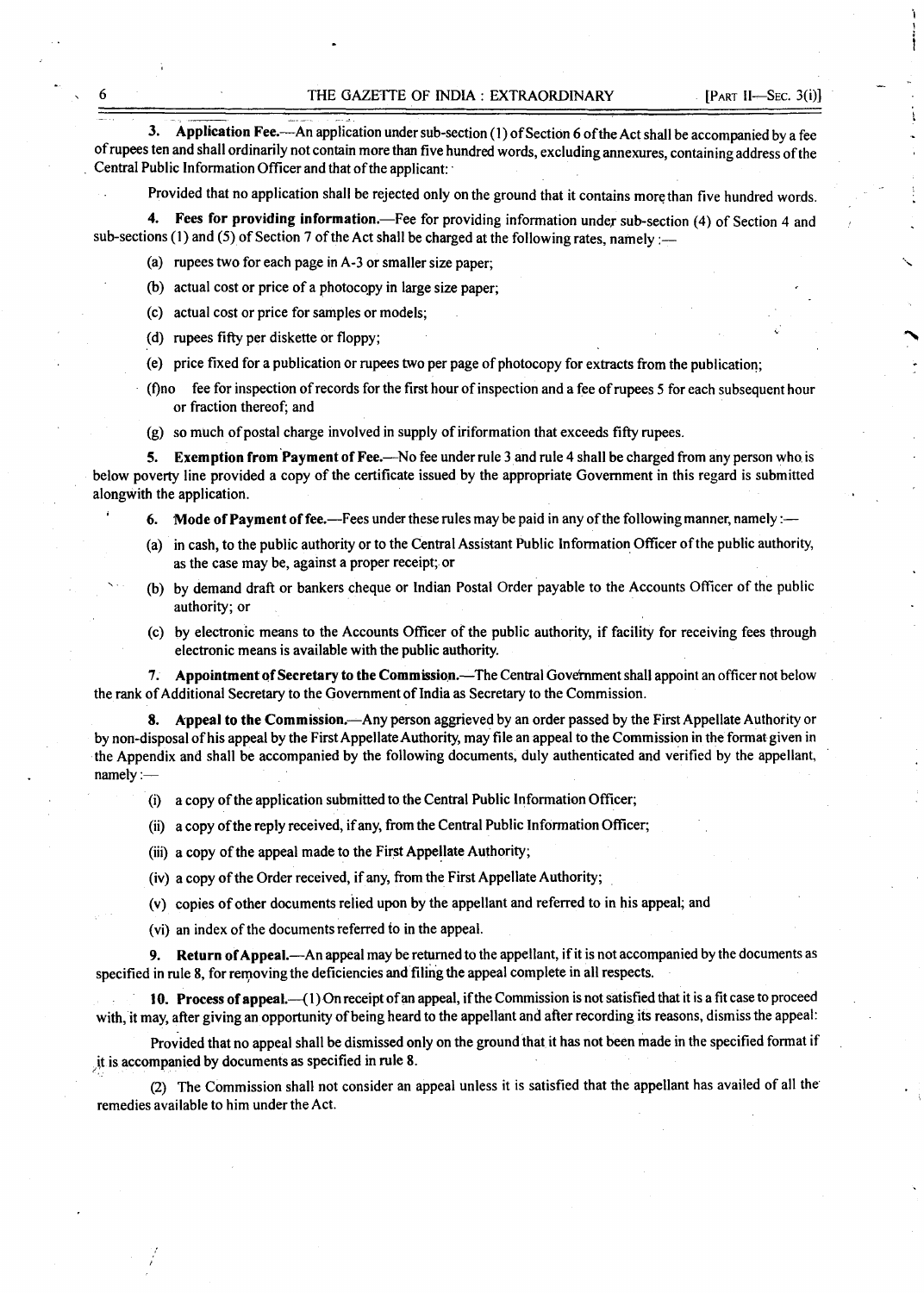(3) For the purposes of sub-rule (2), a person shall be deemed to have availed of all the remedies available to him under the Act:

- (a) if he had filed an appeal before the First Appellate Authority and the First Appellate Authority or any other person competent to pass order on such appeal had made a final order on the appeal; or
- (b) where no final order has been made by the First Appellate Authority with regard to the appeal preferred, and a period of forty five days from the date on which such appeal was preferred has elapsed.
- 11. Procedure for deciding appeals.—The Commission, while deciding an appeal may.—
- (i) receive oral or written evidence on oath or on affidavit from concerned or interested person;
- (ii) peruse or inspect documents, public records or copies thereof;
- (iii) inquire through authorised officer further details or facts;
- (iv) hear Central Public Information Officer, Central Assistant Public Information Officer or the First Appellate Authority, or such person against whose action the appeal is preferred, as the case may be;
- (v) hear third party; and
- (vi) receive evidence on affidavits from Central Public Information Officer, Central Assistant Public Information Officer, First Appellate Authority and such other person against whom the appeallies or the third party.

12. Presence of the appellant before the Commission. (1) The appellant shall be informed of the date at least seven clear days before the date of hearing.

- (2) The appellant may be present in person or through his duly authorised representative or through video conferencing, if the facility of video conferencing is available, at the time of hearing of the appeal by the Commission.
- (3) Where the Commission is satisfied that the circumstances exist due to which the appellant is unable to attend the hearing, then, the Commission may afford the appellant another opportunity of being heard before a final decision is taken or take any other appropriate action as it may deem fit.

13. Presentation by the Public Authority.—The public authority may authorise any representative or any of its officers to present its case.

14. Service of notice by Commission.—The Commission may issue the notice by name, which shall be served in any of the following modes, namely:-

- (i) service by the party itself,
- (ii) by hand delivery (dasti) through Process Server;
- (iii) by registered post with acknowledgement due;
- (iv) by electronic mail in case electronic address is available.

15. Order of the Commission.—The order of the Commission shall be in writing and issued under the seal of the Commission duly authenticated by the Registrar or any other officer authorised by the Commission for this purpose.

> [F. No. 1/35/2009-IR] MANOJ JOSHI, Jt. Secy. **APPENDIX**

## **FORMAT OF APPEAL**

(See Rule 8)

- $\mathbf{1}$ . Name and address of the appellant
- Name and address of the Central Public Information Officer to whom  $\overline{2}$ the application was addressed
- Name and address of the Central Public Information Officer who gave  $\overline{3}$ . reply to the Application